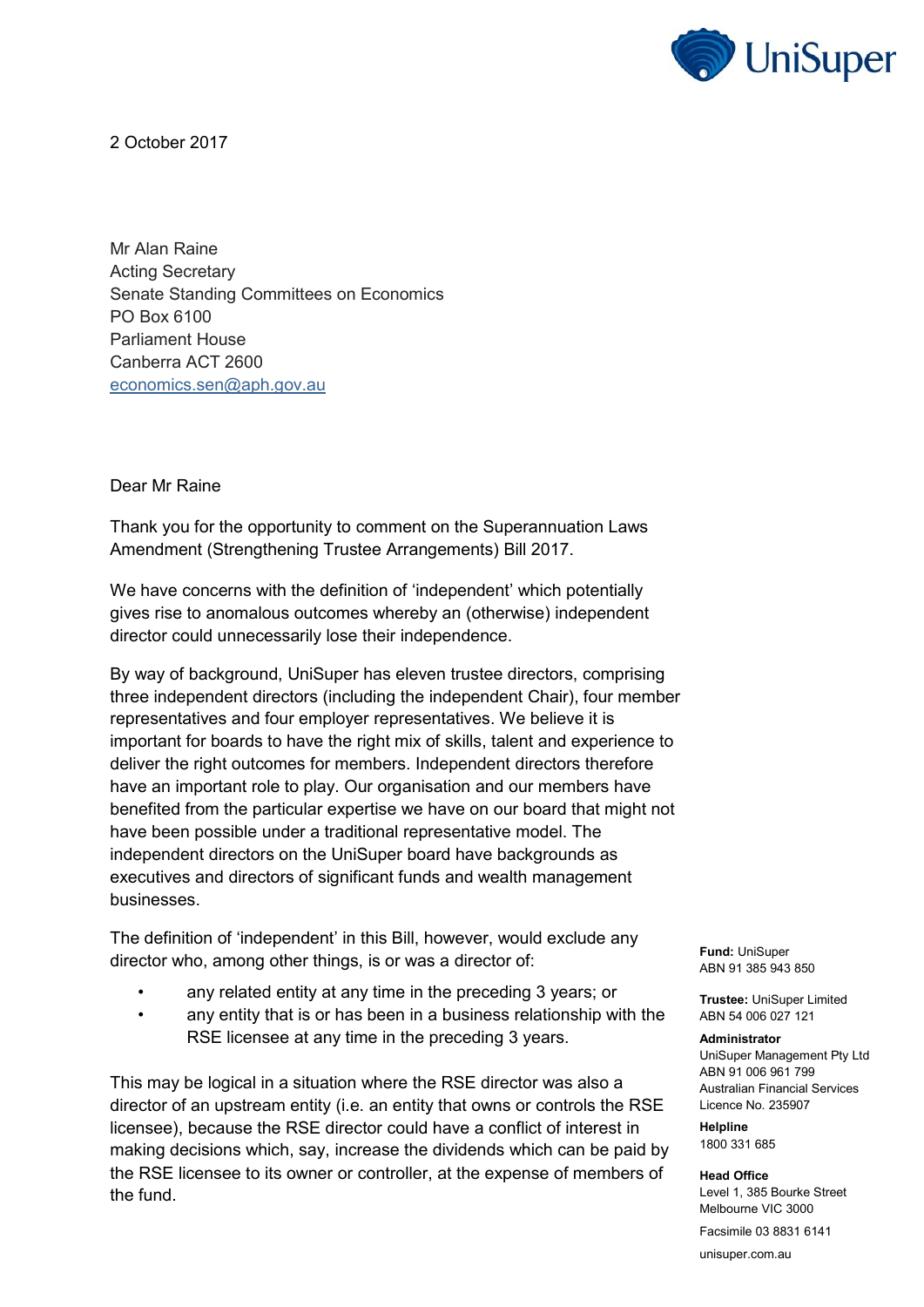It may also be logical in some situations where the RSE director was also a director of an entity in a business relationship with the RSE licensee (e.g. a service provider to the RSE licensee) because the RSE director may have a conflict of interest in making decisions concerning the remuneration paid to that service provider, at the expense of members of the fund. For example, in the archetypal paradigm, if an RSE licensee pays administration fees or investment management fees to a service provider, those fees will be borne by the members of the fund and then paid to the service provider, which will ultimately benefit the shareholders of the service provider – hence the conflict of interest for the director.

However, there is a variant of that paradigm which should be noted – in effect, 'mutual' structures. Some RSE licensees which ostensibly have their own employees may, in actual fact, choose to structure their arrangements such that those employees are technically employed by a downstream entity which – critically - is wholly-owned by the RSE licensee on behalf of the superannuation fund. In these cases, the employees of the downstream entity may be made available to the RSE licensee pursuant to secondment arrangements or some other form of service agreement. Further, given the technical nature of the structure, it may be that the downstream entity has the same directors as the RSE licensee. The concern here is that directors of the RSE licensee who would otherwise be regarded as 'independent' could lose their independence because, technically, they are also on the board of a downstream entity which is in a business relationship with the RSE licensee. This ought to be no cause for concern because there is no conflict of interest in the particular circumstance which we are describing. When acting as a director of the downstream entity, the directors will be bound to act in the best interests of the sole shareholder of that downstream entity which, in practical terms, is the superannuation fund itself. Similarly, to the extent any payments might be made to the downstream entity, those payments ultimately benefit the superannuation fund and its members, for example, through any dividends which the superannuation fund and its members receive from the downstream entity.

There is another potential anomaly worth noting, bearing in mind that it is not uncommon for RSE licensees to have their own staff. The definition of 'independent' in the bill also excludes directors of any employer-sponsor with more than 500 employees. This provision would seem to mean that a RSE licensee could never have more than 500 employees in its own fund, because this would give rise to a circular outcome whereby no director of the RSE licensee could ever be independent. This seems to be an anomaly and an outworking of this could be that the definition of 'independent' indirectly forces RSE licensees to outsource a substantial part of their functions because only those functions which could be performed with fewer than 500 staff could ever be done internally. For similar reasons, it would also seem to preclude situations where downstream entities owned by the superannuation fund have more than 500 staff within the superannuation fund.